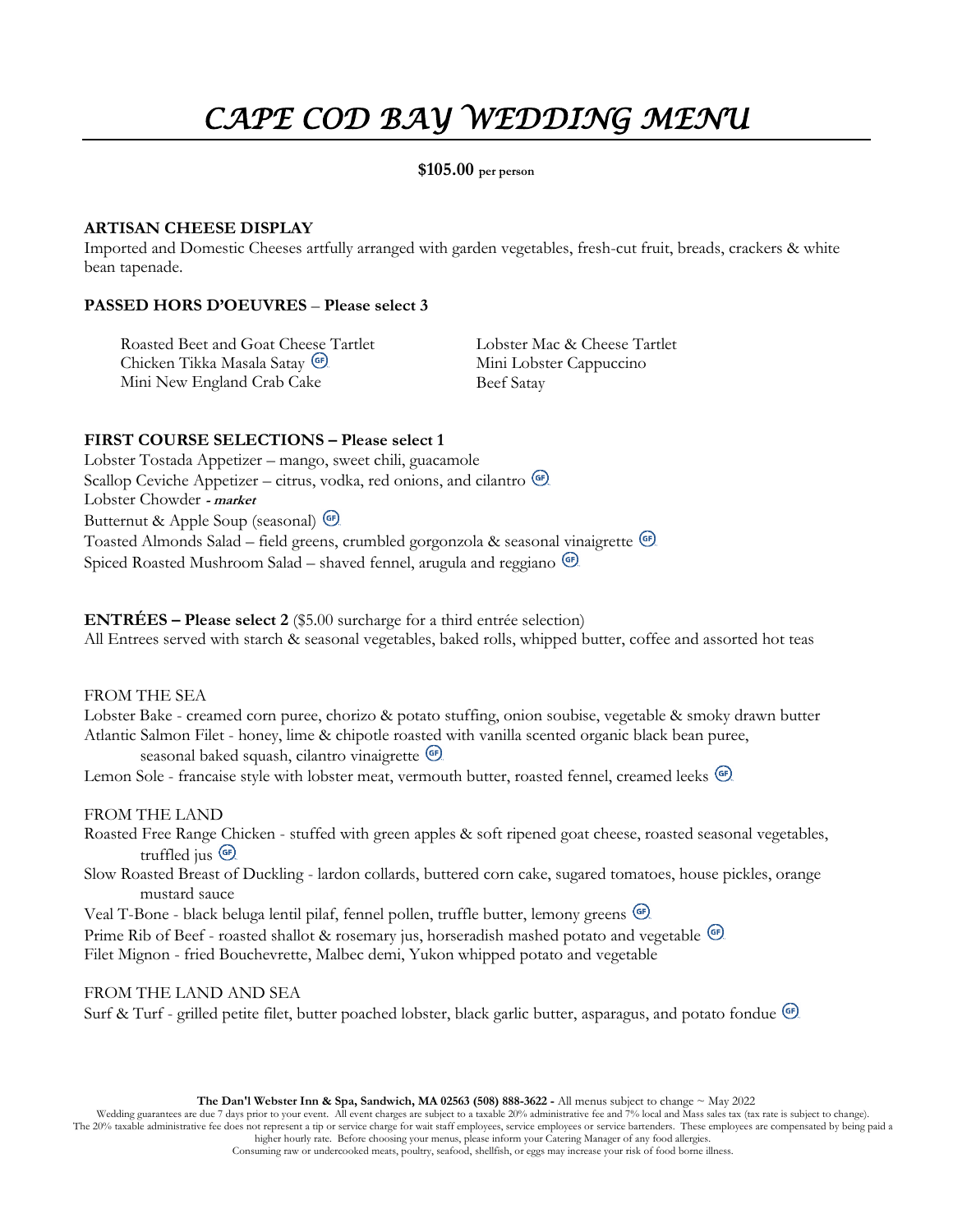# *TOWN NECK BEACH WEDDING MENU*

#### **\$95.00 per person**

#### **PASSED HORS D'OEUVRES** – **Please select 3**

Avocado Bruschetta Meatballs in a Marinara Sauce Crispy Chicken w/ Sweet Mango Dipping Sauce Sausage & Cheese Stuffed Mushrooms Scallops Wrapped in Bacon Wild Mushroom in Filo

#### **FIRST COURSE SELECTIONS – Please select 1**

Chicken & Waffles Appetizer – fruit compote, maple syrup, buttermilk whipped cream Tuna Tostada Appetizer – tortilla, poblano tomato salsa, lime crème, guacamole Lobster Chowder **- market** Butternut & Apple Soup (seasonal) Narragansett Mozzarella Salad – prosciutto, arugula, grapefruit, white balsamic fig reduction <sup>GP</sup> Iceberg Wedge Salad – gorgonzola cheese, white raisins, grape tomatoes, pistachios, and blue cheese dressing <sup>(ar)</sup>

#### **ENTRÉES – Please select 2** (\$5.00 surcharge for a third entrée selection)

All Entrees served with starch & seasonal vegetables, baked rolls, whipped butter, coffee and assorted hot teas

FROM THE SEA

Miso Citrus Glazed Cod - Sweet chili roasted vegetables and house fried rice <sup>GD</sup>

Baked Stuffed Jumbo Shrimp -"Casino style" with a lardon & shrimp stuffing, garlic, lemon & herbed butter, brown rice quinoa pilaf

Grilled Swordfish - Wheat berry risotto, preserved lemon gremolata, English peas, and malted vinaigrette

#### FROM THE LAND

Herb Marinated Statler Chicken - Steroid free with parsnip puree, pan jus, vegetable ragout <sup>(cf)</sup> Chicken Oscar - Boneless breast, sautéed, topped with lobster, spinach and béarnaise sauce, brown rice quinoa pilaf Slow Roasted Breast of Duck - Yuzu marmalade glaze, Chinese risotto, Napa cabbage, brown pork gravy Grilled Bistro Steak - Haricot verts, potato fondue, house steak sauce finished with a garlic herb butter <sup>Gr</sup>.

#### FROM THE LAND AND SEA

Surf & Turf - Grilled sirloin, lobster smashed potato, Gouda Florentine, pink grapefruit sabayon Sirloin & Shrimp - Grilled sirloin, jumbo "casino" baked stuffed shrimp, Malbec demi, smoky drawn butter, Yukon whipped potato & vegetable

**The Dan'l Webster Inn & Spa, Sandwich, MA 02563 (508) 888-3622 -** All menus subject to change ~ May 2022

Wedding guarantees are due 7 days prior to your event. All event charges are subject to a taxable 20% administrative fee and 7% local and Mass sales tax (tax rate is subject to change). The 20% taxable administrative fee does not represent a tip or service charge for wait staff employees, service employees or service bartenders. These employees are compensated by being paid a higher hourly rate. Before choosing your menus, please inform your Catering Manager of any food allergies.

Consuming raw or undercooked meats, poultry, seafood, shellfish, or eggs may increase your risk of food borne illness.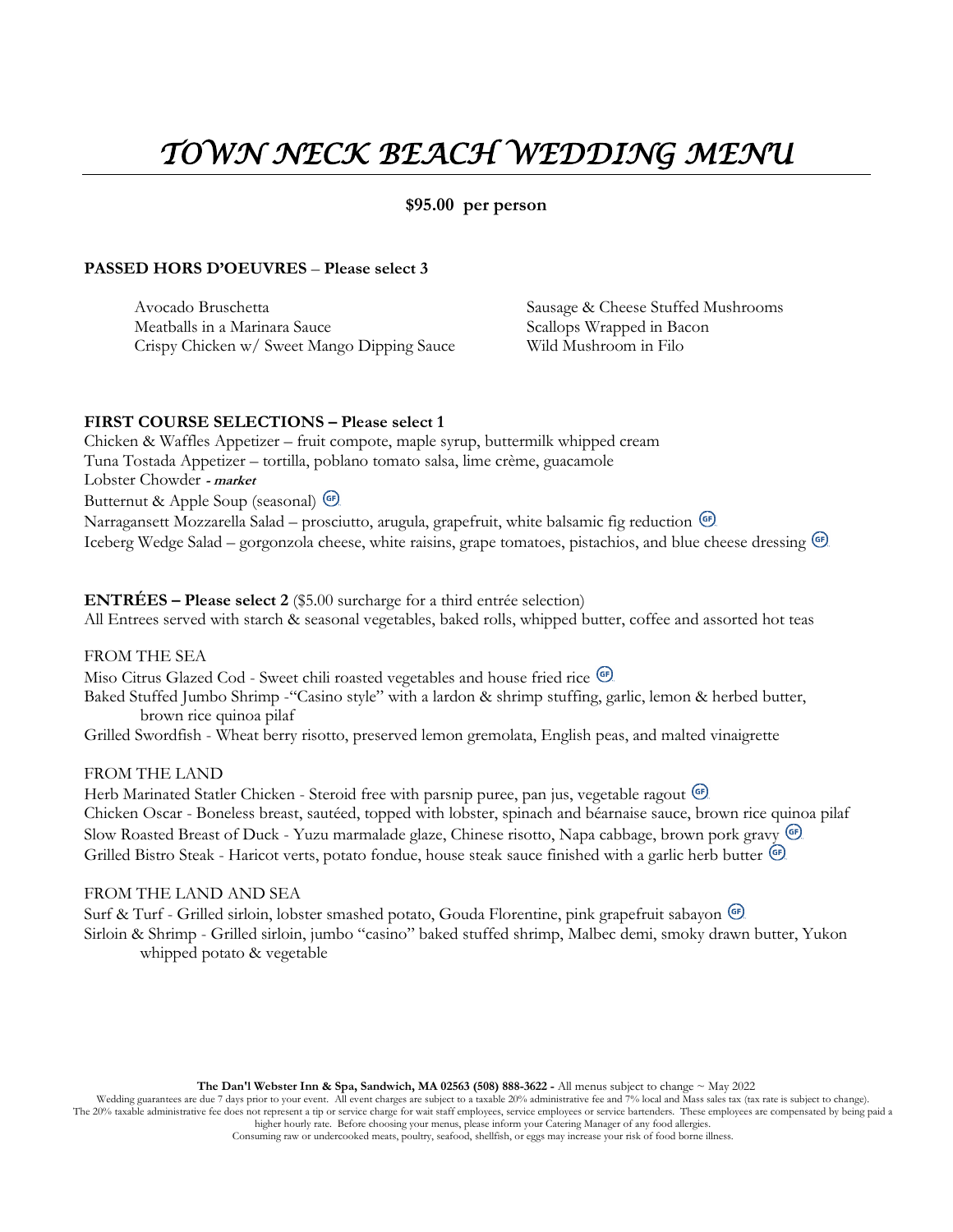### *BOARDWALK BUFFET WEDDING MENU*

#### **\$85.00 per person**

#### **PASSED HORS D'OEUVRES** for your cocktail hour – **Please select 3**

Bruschetta Bacon wrapped Water Chestnut Pigs in a Blanket

Panko Fried Chicken in Thai Peanut Sauce Spanakopita Spinach & Feta Vegetable Fontina Cheese Stuffed Mushrooms

#### **FIRST COURSE SELECTIONS – Please select 1**

Candied Pecans Salad - field greens, goat cheese, and seasonal vinaigrette Iceberg Wedge Salad – Gorgonzola cheese, white raisins, grape tomatoes, pistachios, and blue cheese dressing Caesar Salad Lobster Chowder **- market** Roasted Portobello – stuffed with spinach and caramelized onions; finished with French brie, arugula crisps, and sauce Romesco<sup>(G)</sup> Seared Scallop Cake – with cherrywood bacon aioli and green apple gremolata

### **BUFFET ENTRÉES – Please select 3**

Buffet inclusions are baked rolls, whipped butter, Chef's choice starch & vegetable, coffee and assorted hot teas

FROM THE SEA Baked Stuffed Shrimp "Casino" style – Jumbo shrimp, stuffed with shrimp, house lardons, herbs, grana Seafood Paella – Mussels, shrimp, scallops, sofrito, green peas, lemon, fluffy saffron rice, chorizo <sup>G.</sup> Corn Crusted Atlantic Salmon – Roasted poblano tomato salsa, aged sherry, cumin crema

FROM THE LAND Slow Roasted Pork Sirloin – Apple, walnut, fig chutney, Madeira sauce Chicken Oscar – Breaded scaloppini with lobster, spinach, and béarnaise sauce Slow Roasted Breast of Duck – Yuzu marmalade glaze, Napa cabbage, orange mustard

FROM THE LAND AND SEA Steak & Lobster Oscar – Spinach, béarnaise sauce

**The Dan'l Webster Inn & Spa, Sandwich, MA 02563 (508) 888-3622 -** All menus subject to change ~ May 2022

Wedding guarantees are due 7 days prior to your event. All event charges are subject to a taxable 20% administrative fee and 7% local and Mass sales tax (tax rate is subject to change). The 20% taxable administrative fee does not represent a tip or service charge for wait staff employees, service employees or service bartenders. These employees are compensated by being paid a higher hourly rate. Before choosing your menus, please inform your Catering Manager of any food allergies.

Consuming raw or undercooked meats, poultry, seafood, shellfish, or eggs may increase your risk of food borne illness.